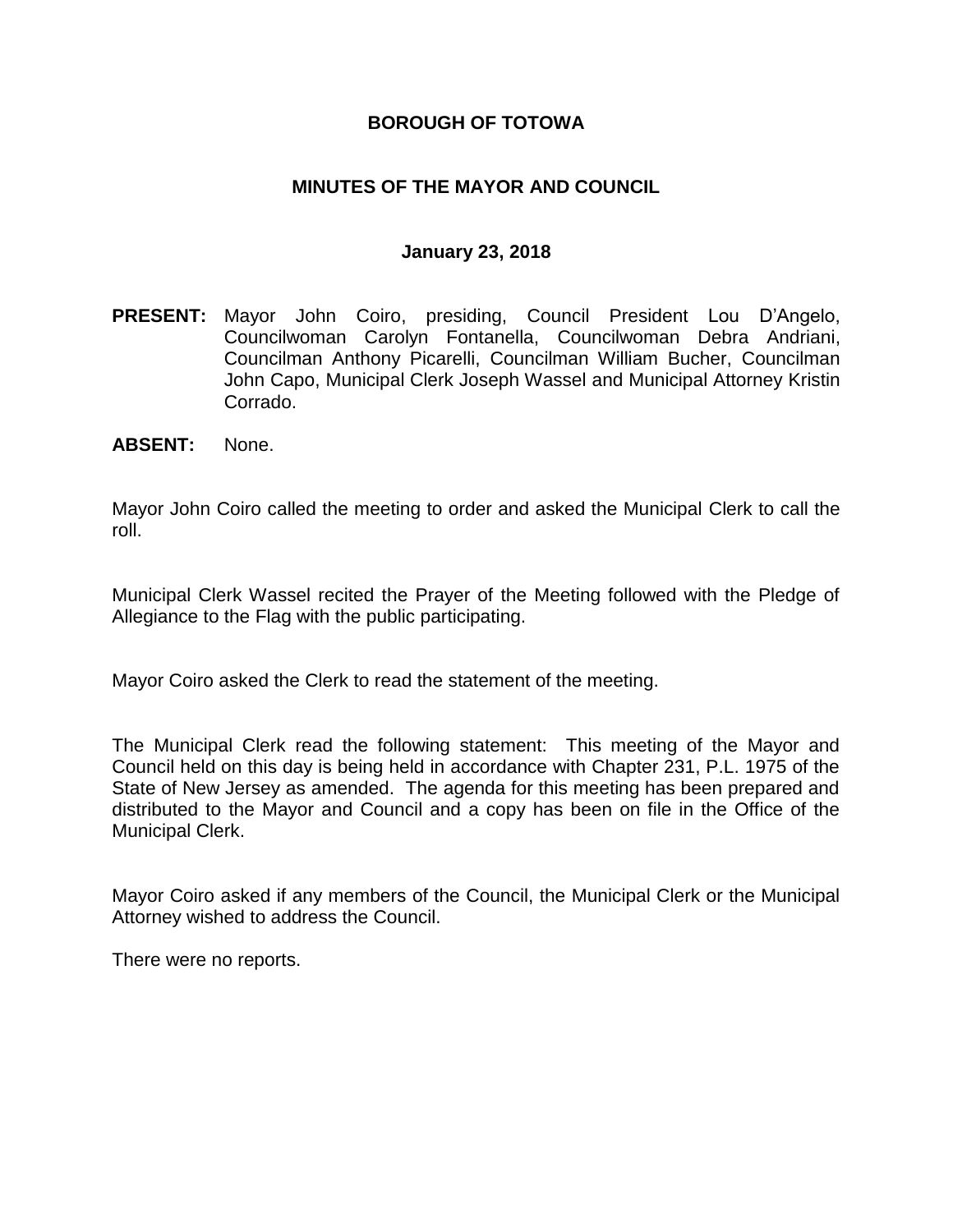### CITIZENS HEARD:

Mike Mahometa, 269 Lincoln Avenue: Said the company that did the tree removal/trimming at the PAL recreation areas did a great job, but now asked the Mayor and Council if they would plant some new pine trees along the property line.

There was a motion by Councilman D'Angelo, seconded by Councilwoman Fontanella to approve the Minutes of the Mayor and Council for the meeting of January 9, 2018. On roll call vote, all members of the Council present voted in the affirmative. Councilman Bucher abstained from the voting.

### COMMITTEE ON FINANCE:

There was a motion by Councilman Picarelli, seconded by Councilman D'Angelo to approve Resolution No. 2018-03 for the payment of bills. On roll call vote, all members of the Council present voted in the affirmative.

There was a motion by Councilman Picarelli, seconded by Councilman D'Angelo to adopt the following resolution authorizing the Treasurer to issue refunds to various property owners pursuant to State Tax Court judgments. On roll call vote, all members of the Council present voted in the affirmative.

#### RESOLUTION

WHEREAS, there has been a State Tax Court judgment to reduce the evaluation on the following.

NOW, THEREFORE, BE IT RESOLVED, that the Treasurer of the Borough of Totowa is authorized to refund this amount.

| <b>BLK</b> | LOT | <b>PROPERTY/OWNER</b>                       | <b>PAYABLE TO</b>                                       | <b>YEAR</b> | <b>FROM</b> | <u>TO</u>   | <b>AMOUNT</b> |
|------------|-----|---------------------------------------------|---------------------------------------------------------|-------------|-------------|-------------|---------------|
| 169.01     | 2   | 990 Riverview Drive<br>990 Riverview Dr LLC | Michael A. Vespasiano,<br><b>Attorney Trust Account</b> | 2013        | 12.226.400  | 10.000.000  | \$46,821.19   |
| 169.01     | 2   | (same as above)                             | Mail To:                                                | 2014        | 12.226.400  | 9.400.000   | \$59,976.21   |
| 169.01     | 2   | (same as above)                             | Michael A. Vespasiano                                   | 2015        | 12.226.400  | 9,300,000   | \$66,838.98   |
| 169.01     | 2   | (same as above)                             | 331 Main Street                                         | 2016        | 12.226.400  | 9,100,000   | \$73,439.14   |
| 169.01     | 2   | (same as above)                             | Chatham, NJ 07928                                       | 2017        | 11.228.600  | 8.800.000   | \$57,290.67   |
|            |     |                                             |                                                         |             |             | Total check | \$304,366.19  |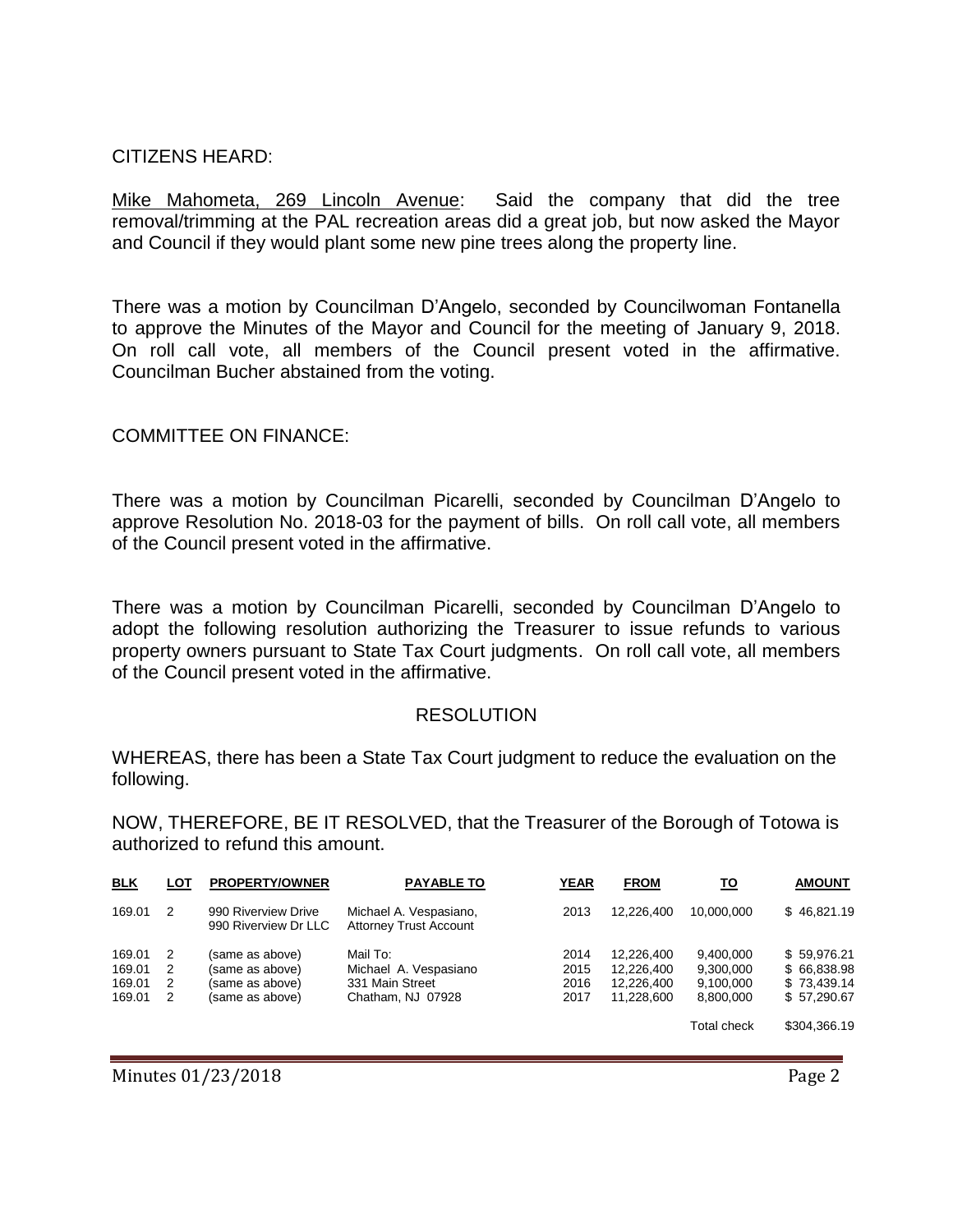There was a motion by Councilman Picarelli, seconded by Councilman D'Angelo to approve payment of the 1<sup>st</sup> Quarter 2018 Budget Allotment to the Borough of Totowa Public Library in the amount of \$178,431. On roll call vote, all members of the Council present voted in the affirmative.

# COMMITTEE ON PUBLIC SAFETY:

There was a motion by Councilman D'Angelo, seconded by Councilwoman Fontanella to approve fireman's applications, the purchase of fireman's equipment and authorize fireman's physicals for Stephen Stonebridge, Giovanni Madrid, Darel Buffa and Luis Velazquez for Riverview Park Fire Company. On roll call vote, all members of the Council present voted in the affirmative.

# COMMITTEE ON PUBLIC WORKS:

There was a motion by Councilman Bucher, seconded by Councilman Capo to adopt the following Resolution Authorizing Professional Engineering Services For The Jefferson Place And Raphael Road Improvement Project. On roll call vote, all members of the Council present voted in the affirmative.

# RESOLUTION NO. 31-2018

#### RESOLUTION AUTHORIZING PROFESSIONAL ENGINEERING SERVICES FOR THE JEFFERSON PLACE AND RAPHAEL ROAD IMPROVEMENT PROJECT

WHEREAS, the Borough of Totowa has received a Municipal Aid Grant from the New Jersey Department of Transportation ("NJDOT") for various improvements for Jefferson Place and Raphael Road which includes the milling and resurfacing of the roadways, replacement of concrete curb, installation of ADA compliant curb ramps and other associated site improvements; and

WHEREAS, the Mayor and Council of the Borough of Totowa desire to retain the services of a professional engineering firm to provide design services, preparing bid documents, assisting in the bidding process and supervising construction of the Jefferson Place and Raphael Road Improvement Project; and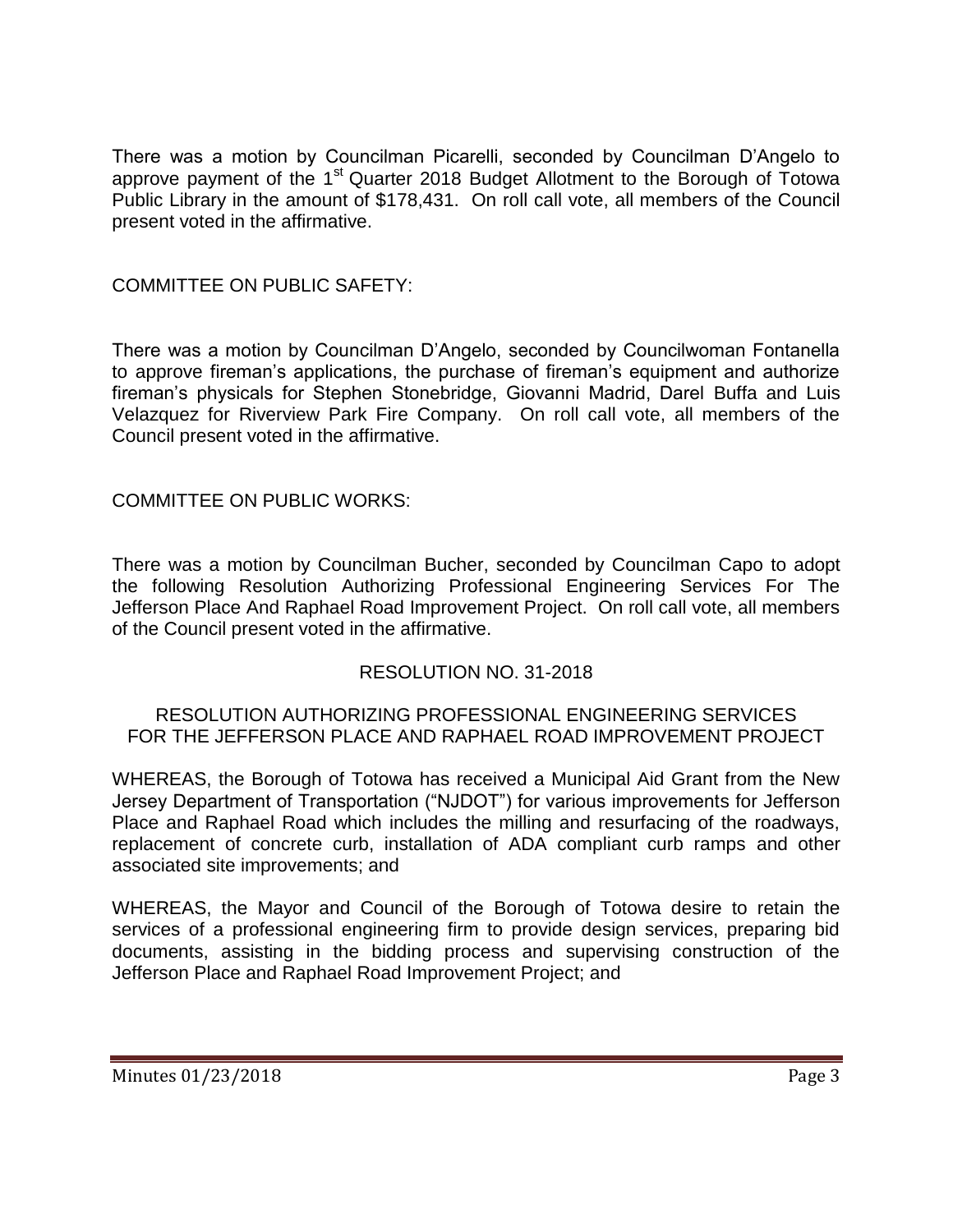WHEREAS, Richard A. Alaimo Engineering Associates has submitted a proposal dated January 10, 2018 for the Jefferson Place and Raphael Road Improvement Project at a cost not to exceed \$55,140.00, a copy of which is on file in the office of the Borough of Totowa Municipal Clerk; and

WHEREAS, the Mayor and Council of the Borough of Totowa on January 23, 2018 did examine the proposal submitted by Richard A. Alaimo Engineering Associates; and

WHEREAS, pursuant to the applicable New Jersey State laws, these professional services may be awarded without public bidding.

NOW, THEREFORE, BE IT RESOLVED, that the Mayor and Council of the Borough of Totowa do hereby accept the proposal submitted by Richard A. Alaimo Engineering Associates for professional engineering services for the Jefferson Place and Raphael Road Improvements in the amount of \$55,140.00.

BE IT FURTHER RESOLVED, that the Mayor and Council of the Borough of Totowa do hereby authorize Richard A. Alaimo Engineering Associates to perform the professional services as set forth in their proposal.

BE IT FURTHER RESOLVED, that the Municipal Council of the Borough of Totowa does hereby authorize the Mayor, Municipal Clerk and Municipal Engineer to execute any and all necessary instruments relating thereto.

COMMITTEE ON ENGINEERING & PUBLIC PROPERTY:

A letter was received from the Friends of the Totowa Public Library requesting permission to use the Municipal Parking Lot on Tuesday, March 13, 2018 for a trip to the Sands Casino. There was a motion by Councilwoman Fontanella, seconded by Councilwoman Andriani to grant permission. On roll call vote, all members of the Council present voted in the affirmative.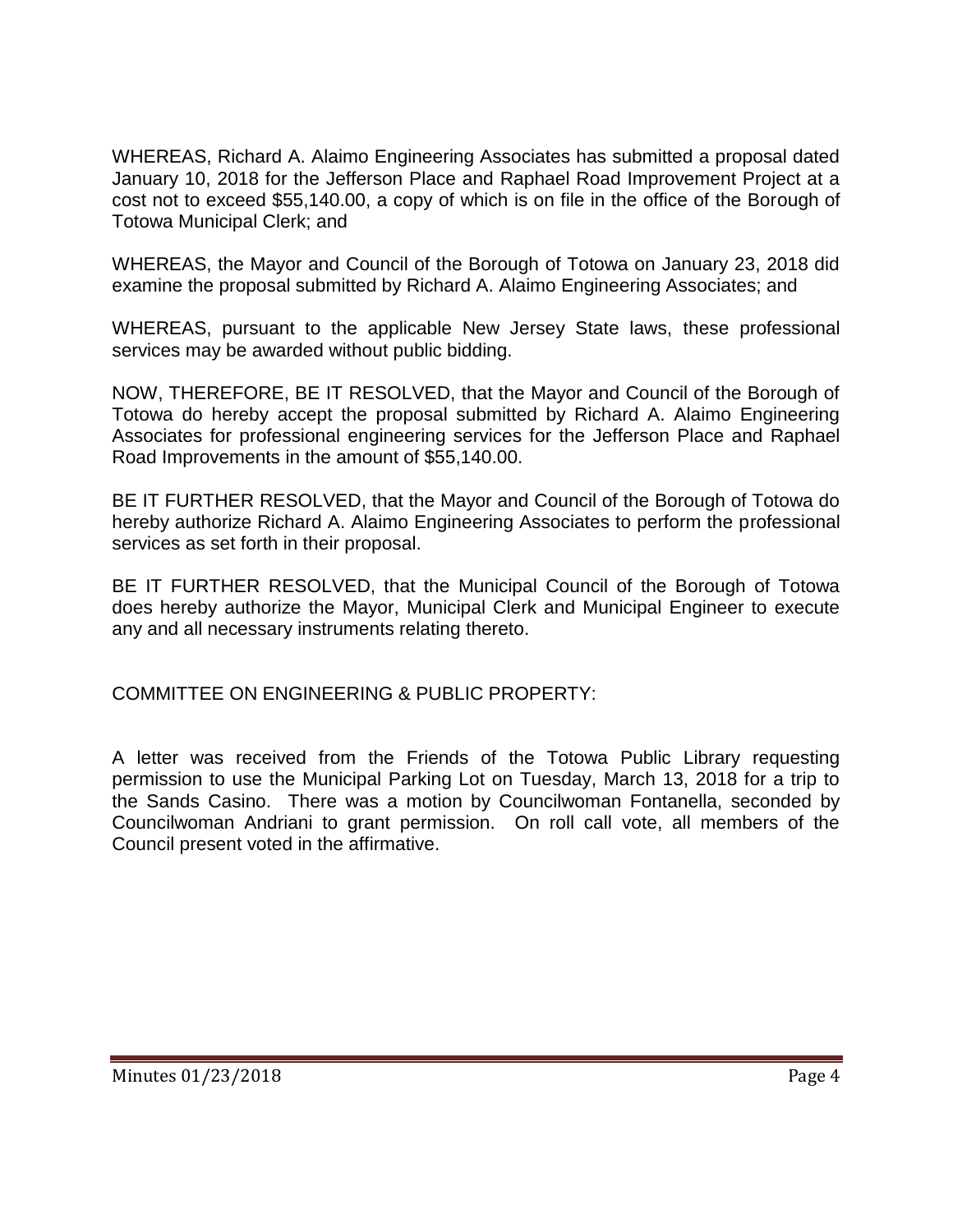# COMMITTEE ON LIAISON & INSPECTION:

There was a motion by Councilwoman Andriani, seconded by Councilman Bucher to adopt the following Resolution Of The Municipal Council Of The Borough Of Totowa, County Of Passaic, New Jersey Authorizing An Amendment To The Redevelopment Agreement By And Between The Borough Of Totowa And NJDC Urban Renewal LLC And Authorizing Acquisition And Transfer Of The Property Commonly Known On The Borough Tax Assessment Records As Block 154, Lot 19 And Block 154.01, Lot 1 And Related Actions. On roll call vote, all members of the Council present voted in the affirmative.

# RESOLUTION NO. 32-2018

RESOLUTION OF THE MUNICIPAL COUNCIL OF THE BOROUGH OF TOTOWA, COUNTY OF PASSAIC, NEW JERSEY AUTHORIZING AN AMENDMENT TO THE REDEVELOPMENT AGREEMENT BY AND BETWEEN THE BOROUGH OF TOTOWA AND NJDC URBAN RENEWAL LLC AND AUTHORIZING ACQUISITION AND TRANSFER OF THE PROPERTY COMMONLY KNOWN ON THE BOROUGH TAX ASSESSMENT RECORDS AS BLOCK 154, LOT 19 AND BLOCK 154.01, LOT 1 AND RELATED ACTIONS

WHEREAS, the municipal council of the Borough of Totowa (the "Borough Council") in the County of Passaic, State of New Jersey (the "Borough"), a public body corporate and politic of the State of New Jersey (the "State"), is authorized pursuant to the Local Redevelopment and Housing Law, *N.J.S.A.* 40A:12A-1 *et seq.* (the "Redevelopment Law") to determine whether certain parcels of land with the Borough constitute an area in need of rehabilitation and/or an area in need of redevelopment, and, adopt and implement redevelopment plans; and

WHEREAS, on October 13, 2015, in accordance with the criteria set forth in the Redevelopment Law, the Borough accepted the recommendation of the Planning Board and adopted a resolution which designated the property commonly known on the Borough tax map as Block 154, Lot 19 (Block 154, Lot 19 and Block 154.01, Lot 1 on the tax assessment records) (hereinafter, the "Study Area"), as an "area in need of redevelopment" (the "Redevelopment Area" or "Property"); and

WHEREAS, by Ordinance No. 03-2016 adopted on February 23, 2016, in accordance with the criteria set forth in the Redevelopment Law, the Borough accepted the recommendation of the Planning Board and adopted a Redevelopment Plan for the Redevelopment Area (the "Redevelopment Plan"); and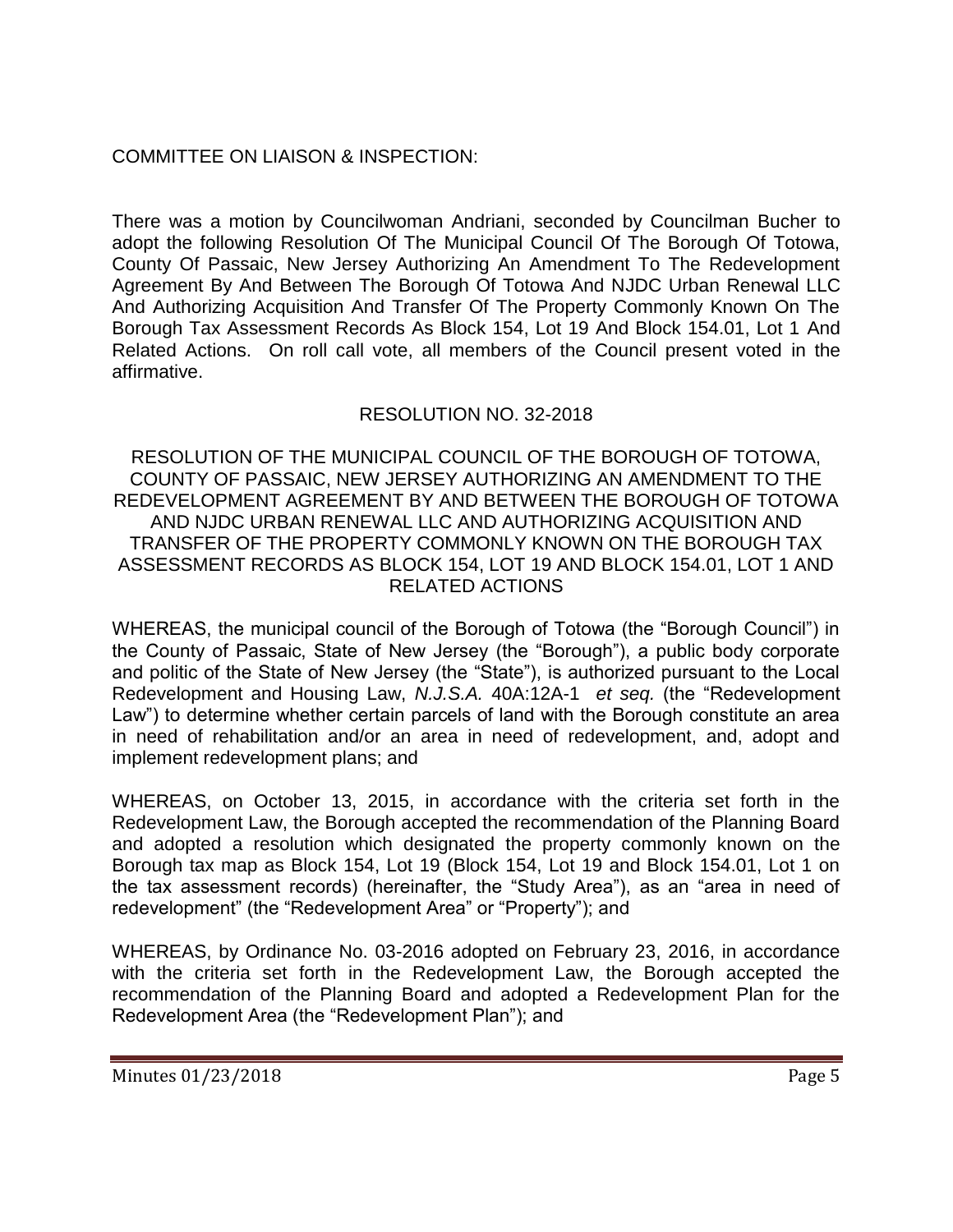WHEREAS, the Borough amended the Redevelopment Plan, in accordance with the criteria set forth in the Redevelopment Law and the Recommendation of the Planning Board, on April 25, 2017 by Ordinance 04-2017, entitled "An Ordinance of the Borough of Totowa, County of Passaic, New Jersey Amending Ordinance No. 03-2016 and Amending the Redevelopment Plan for the Property Commonly Known as Block 154, Lot 19 on the Tax Map of the Borough of Totowa (Block 154, Lot 19, Block 154.01, Lot 1) on the Tax Assessment Records of the Borough of Totowa"; and

WHEREAS, NJDC Urban Renewal DE, LLC (the "Redeveloper") was selected as, and designated, redeveloper of the Redevelopment Area and as authorized by Resolution No. 82-2017 adopted on June 13, 2017, previously entered into that certain Redevelopment Agreement with an Effective Date of June 15, 2017, (the "Redevelopment Agreement"); and

WHEREAS, by Resolution 95-2017, dated July 11, 2017, the Borough authorized: (i) a purchase and sale agreement between the State of New Jersey and the Borough, which is dated August 14, 2017 (the "State PSA"), for the Borough to acquire Block 154, Lot 19, Block 154.01, Lot 1 (collectively, the "Redevelopment Parcel"), and Block 154.02, Lot 1 (the "Additional Parcel"), all situated in the Borough, and (ii) a purchase and sale agreement between the Borough and the Redeveloper, which is dated July 11, 2017 (the "Borough PSA"), for the Borough to sell the Redevelopment Parcel only to the Redeveloper; and

WHEREAS, the Redevelopment Agreement requires the Developer upon acquiring the Property to subdivide the Property and transfer two (2) parcels back to the Borough; and

WHEREAS, the Borough wishes to authorize the Mayor to execute, deliver and accept all deeds and related documents to fulfill the intent and purpose of the State PSA, the Borough PSA and the Redevelopment Agreement; and

WHEREAS, in accordance with the Redevelopment Agreement, and Planning Board approvals, the Redeveloper is required to make certain park improvements, and the Borough wishes to accept a payment from the Redeveloper in lieu of the park improvements, and to amend the Redevelopment Agreement accordingly; and

WHEREAS, the Borough and the Redeveloper desire to make certain changes to the Project and the Project Schedule (as defined in the Redevelopment Agreement), and to amend the Redevelopment Agreement accordingly; and

WHEREAS, the Borough and the Redeveloper have determined to amend the Redevelopment Agreement to memorialize such modifications (the "First Amendment").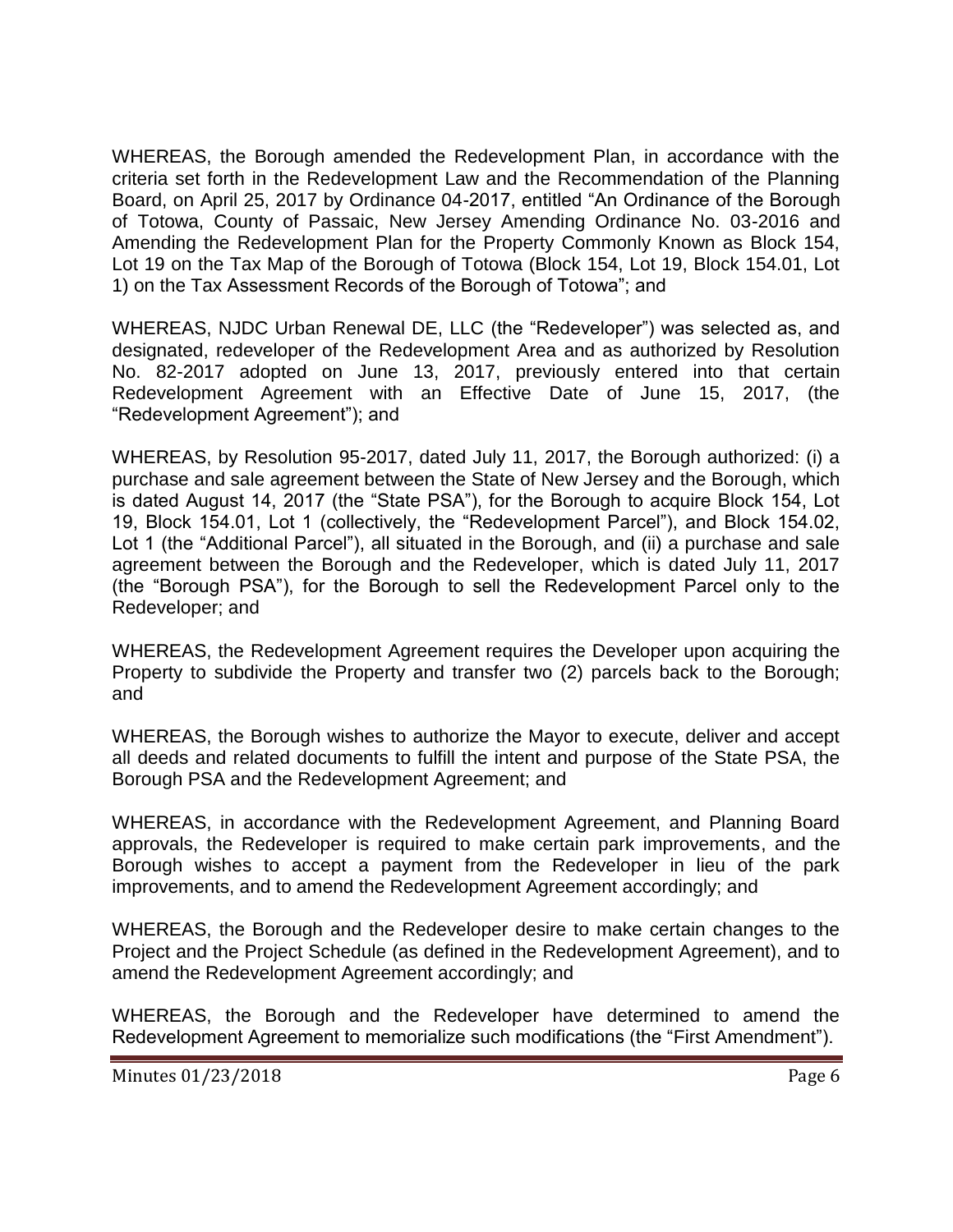NOW, THEREFORE, BE IT RESOLVED, BY THE MUNICIPAL COUNCIL OF THE BOROUGH OF TOTOWA, NEW JERSEY AS FOLLOWS:

Section 1. The foregoing recitals are incorporated herein as though fully set forth at length.

Section 2. The Mayor is authorized to accept the transfer of the Redevelopment Parcel and the Additional Parcel, from the State to the Borough in accordance with the State PSA, and to execute, deliver and accept deeds, related property transfer documents and all other documents reasonably required to effectuate the intent and purpose of the State PSA and this Resolution.

Section 3. The Mayor is authorized to transfer the Redevelopment Parcel from the Borough to the Redeveloper in accordance with the Borough PSA and Redevelopment Agreement, and to execute, deliver and accept deeds, related property transfer documents and all other documents reasonably required to effectuate the intent and purpose of the Borough PSA, the Redevelopment Agreement and this Resolution. The Mayor is further authorized to accept the transfer of the two (2) subdivided lots from the Redeveloper to the Borough in accordance with the Borough PSA and Redevelopment Agreement (defined as the "Borough Land" and the "House Parcel" in the Redevelopment Agreement), and to execute, deliver and accept deeds, related property transfer documents and all other documents reasonably required to effectuate the intent and purpose of the Borough PSA, the Redevelopment Agreement and this Resolution.

Section 4. The Mayor is authorized to execute and deliver the First Amendment substantially in the form attached hereto as Exhibit A, and the same is hereby approved, together with any changes, insertions and omissions thereto as the Mayor, after consultation with redevelopment counsel to the Borough, deem in their collective discretion to be necessary or desirable for the execution thereof and/or as necessary to the effectuate the intent and purpose of this Resolution.

Section 5. Upon the execution of the First Amendment as contemplated by Section 4 hereof, the Mayor, and Borough staff and professionals are hereby authorized and directed to (i) deliver the fully executed, attested and sealed document to the other parties thereto, (ii) perform such other actions as the Mayor deems necessary or desirable in relation to the execution and delivery of the First Amendment and (iii) execute, deliver and accept the normal and customary documents in this regard and undertake all actions and/or refrain from taking actions as authorized thereby, and as reasonably necessary to effectuate the purpose and intent of the First Amendment and this Resolution.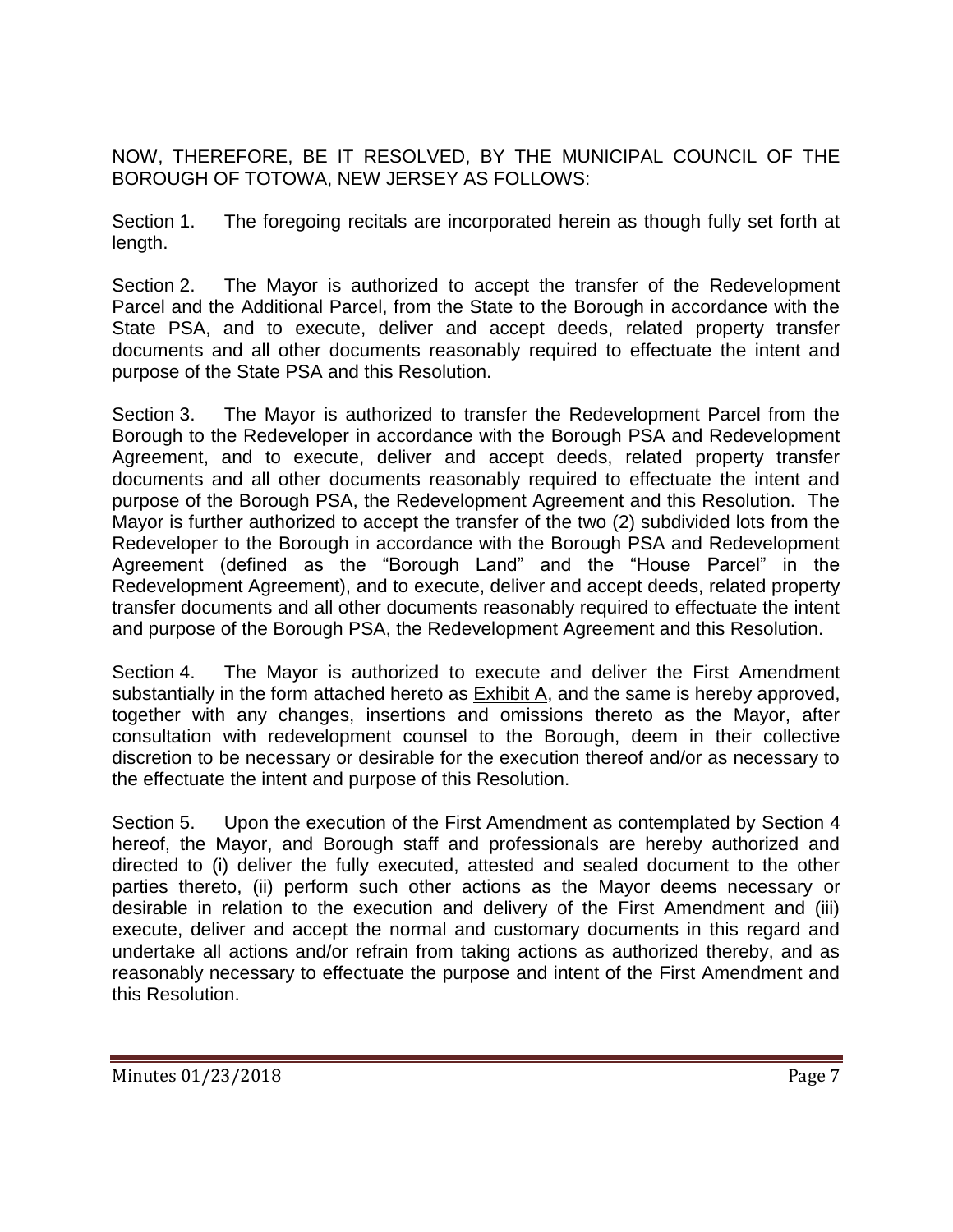Section 6. A copy of this Resolution shall be available for public inspection at the offices of the Borough Clerk.

Section 7. This Resolution shall take effect immediately.

There was a motion by Councilwoman Andriani, seconded by Councilman Bucher to add the following item to the agenda. On roll call vote, all members of the Council present voted in the affirmative.

Upon the recommendation of the Committee, there was a motion by Councilwoman Andriani, seconded by Councilman Bucher to appoint James Booth as Acting Fire Official. On roll call vote, all members of the Council present voted in the affirmative.

# MAYOR'S APPOINTMENT

### I, Mayor John Coiro, with the advice and consent of the Council do hereby appoint James Booth as Acting Fire Official.

There was a motion by Councilman D'Angelo, seconded by Councilwoman Fontanella to confirm the appointment. On roll call vote, all members of the Council present voted in the affirmative.

COMMITTEE ON LEGISLATION & ORDINANCES:

There was a motion by Councilman Capo, seconded by Councilman Picarelli to introduce on first reading and advertise for public hearing the following entitled ordinance. On roll call vote, all members of the Council present voted in the affirmative.

#### **ORDINANCE NO. 01-2018**

### **AN ORDINANCE FIXING THE ANNUAL SALARIES AND WAGES OF THE OFFICIALS, EMPLOYEES AND THE APPOINTEES OF THE BOROUGH OF TOTOWA, COUNTY OF PASSAIC, STATE OF NEW JERSEY**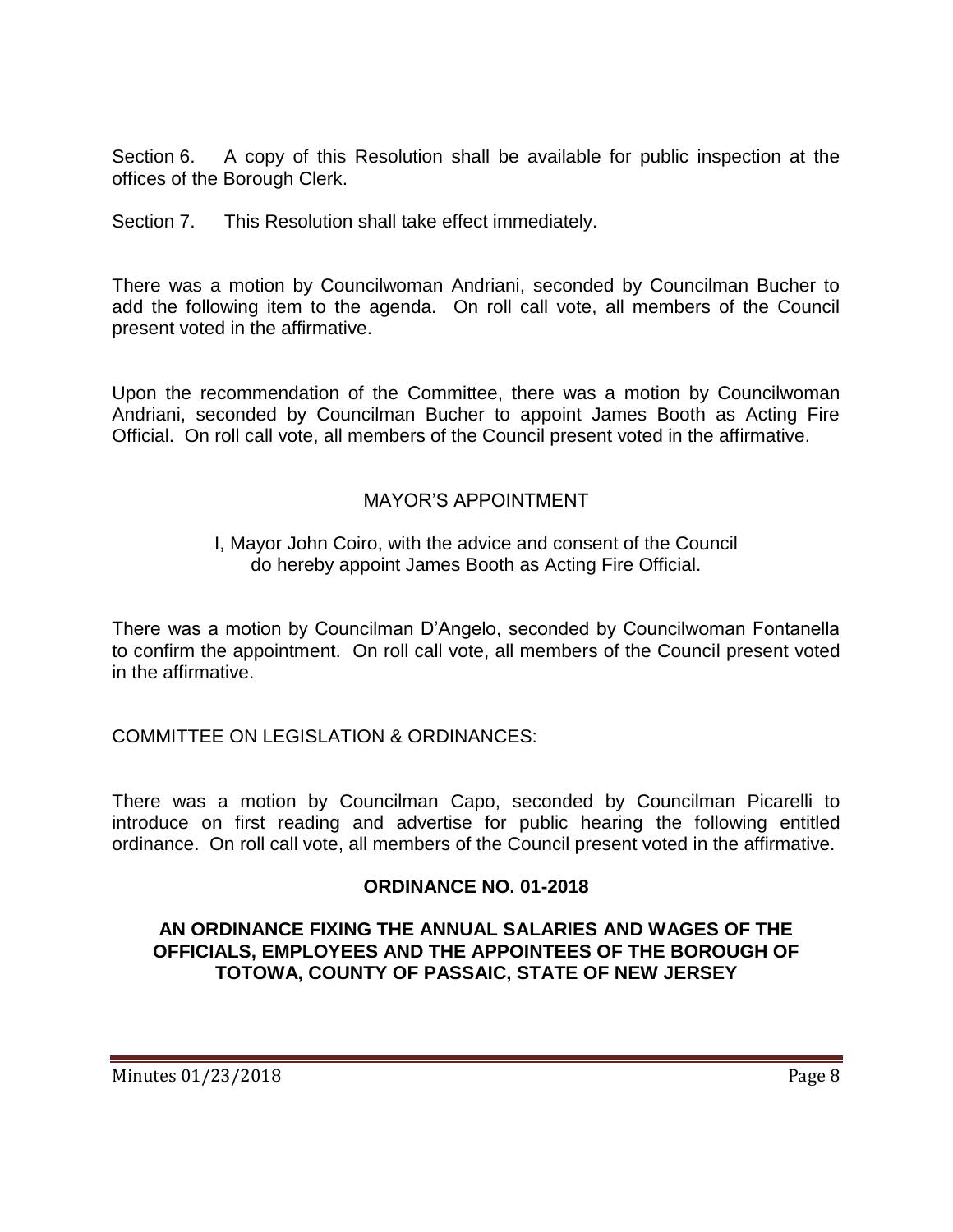There was a motion by Councilman Capo, seconded by Councilman Picarelli to adopt the following Resolution Approving A Person-To-Person Transfer Of Plenary Retail Consumption License No. 1612-33-005-002 From The Bethwood Corporation To Bethwood Catering, LLC. On roll call vote, all members of the Council present voted in the affirmative.

# RESOLUTION NO. 33-2018

### RESOLUTION APPROVING A PERSON-TO-PERSON TRANSFER OF PLENARY RETAIL CONSUMPTION LICENSE NO.1612-33-005-002 FROM THE BETHWOOD CORPORATION TO BETHWOOD CATERING, LLC

WHEREAS, an application has been filed for a person-to-person transfer of Plenary Retail Consumption License No. 1612-33-005-002, heretofore issued to The Bethwood Corporation; and

WHEREAS, the submitted application form is complete in all respects, the transfer fees have been paid, and the license has been properly renewed for the current license term; and

WHEREAS, the applicant is qualified to be licensed according to all standards established by Title 33 of the New Jersey Statutes, regulations promulgated thereunder, as well as pertinent local ordinances and conditions consistent with Title 33; and

WHEREAS, the applicant has disclosed and the issuing authority reviewed the source of all funds used in the purchase of the license and the licensed business and all additional financing obtained in connection with the licensed business.

NOW, THEREFORE, BE IT RESOLVED, that the Mayor and Council of the Borough of Totowa does hereby approve, effective January 29, 2018, the transfer of the aforesaid Plenary Retail Consumption License to Bethwood Catering, LLC, and does hereby direct the Municipal Clerk to endorse the license certificate to the new ownership as follows: "This license, subject to all its terms and conditions, is hereby transferred to Bethwood Catering, LLC, effective January 29, 2018."

There was a motion by Councilman Capo, seconded by Councilman Picarelli to adopt the following Resolution Urging The Passaic County Freeholders To Reduce The County Open Space Tax Rate For All Passaic County Municipalities. On roll call vote, all members of the Council present voted in the affirmative.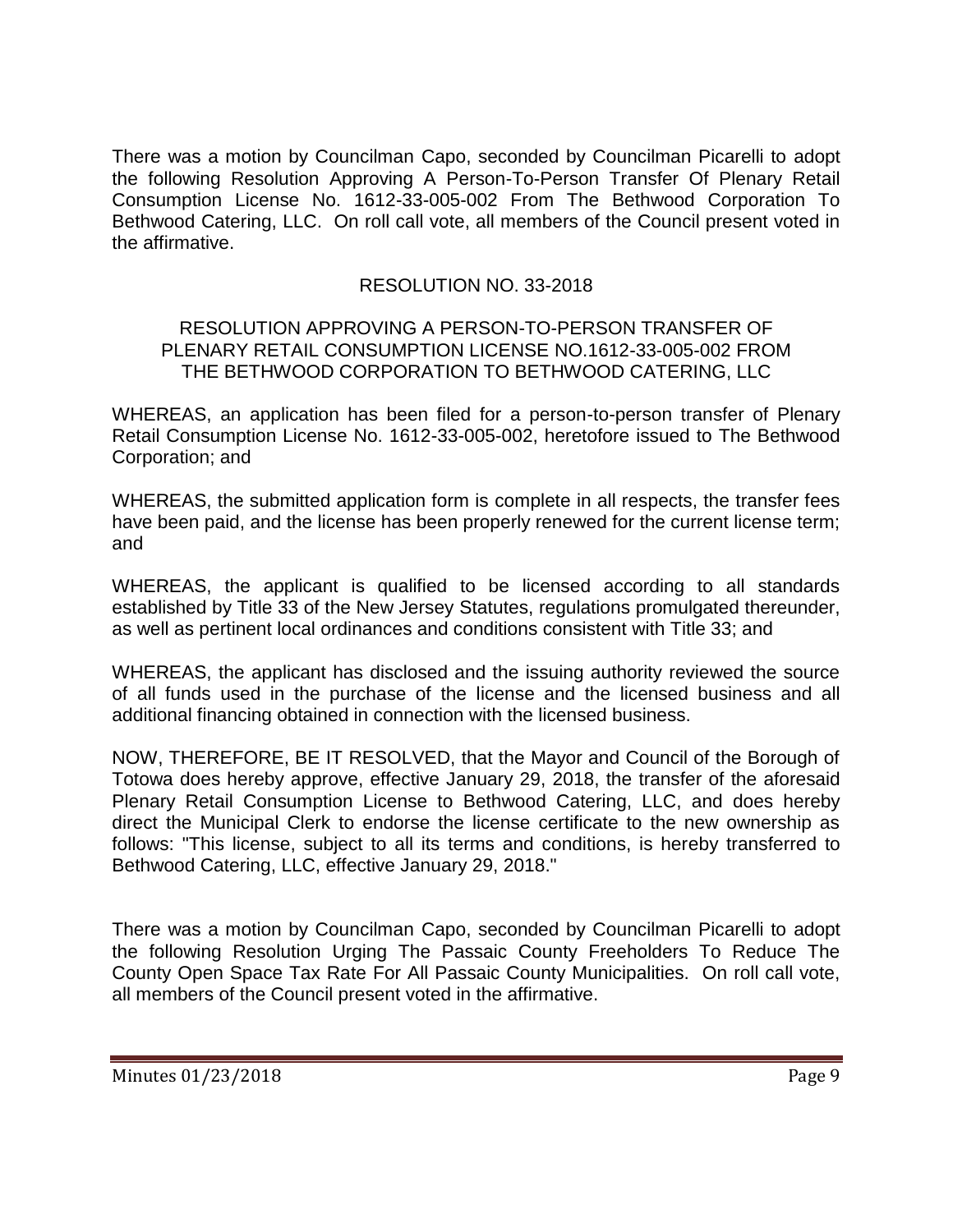# RESOLUTION NO. 34-2018

### RESOLUTION URGING THE PASSAIC COUNTY FREEHOLDERS TO REDUCE THE COUNTY OPEN SPACE TAX RATE FOR ALL PASSAIC COUNTY MUNICIPALITIES

WHEREAS, the County of Passaic Board of Chosen Freeholders ("Freeholders") passed a Resolution on February 3, 1999 setting forth a one cent (\$0.01) per onehundred dollars of total County equalized real property valuation for the purpose of open space farm and land preservation; and

WHEREAS, since the adoption of that 1999 Resolution, the total county equalized real property valuation has increased with no reduction in the tax rate collected; and

WHEREAS, in accordance with N.J.S.A. 40:12-15.2b, the Freeholders can annually set the "open space" tax rate not to exceed the rate established in the nonbinding referendum approved by the voters; and

WHEREAS, in 2016, the County of Morris Board of Chosen Freeholders reduced its open space tax to help ease the tax burden on the residents of Morris County; and

WHEREAS, by reducing the open space tax, the Passaic County Freeholders can still maintain the ability to generate open space and farmland preservation funds while simultaneously providing tax relief to the residents of Passaic County; and

NOW, THEREFORE, BE IT RESOLVED, that the Mayor and Council of the Borough of Totowa do hereby respectfully request that the Passaic County Freeholders review its open space tax rate and reduce it to an amount that generates the same amount of dollars contemplated when it passed the one cent (\$0.01) open space tax in 1999 to help provide tax relief to all sixteen (16) municipalities in Passaic County.

BE IT FURTHER RESOLVED, that the Mayor and Council of the Borough of Totowa do hereby authorize the Municipal Clerk to forward copies of this Resolution to the Passaic County Freeholder Board and all sixteen (16) municipalities in Passaic County.

There was a motion by Councilman Capo, seconded by Councilman Picarelli to approve Raffle License Application No. 2075 for St. James of the Marches for a Tricky Tray to be held on February 9, 2018. On roll call vote, all members of the Council present voted in the affirmative.